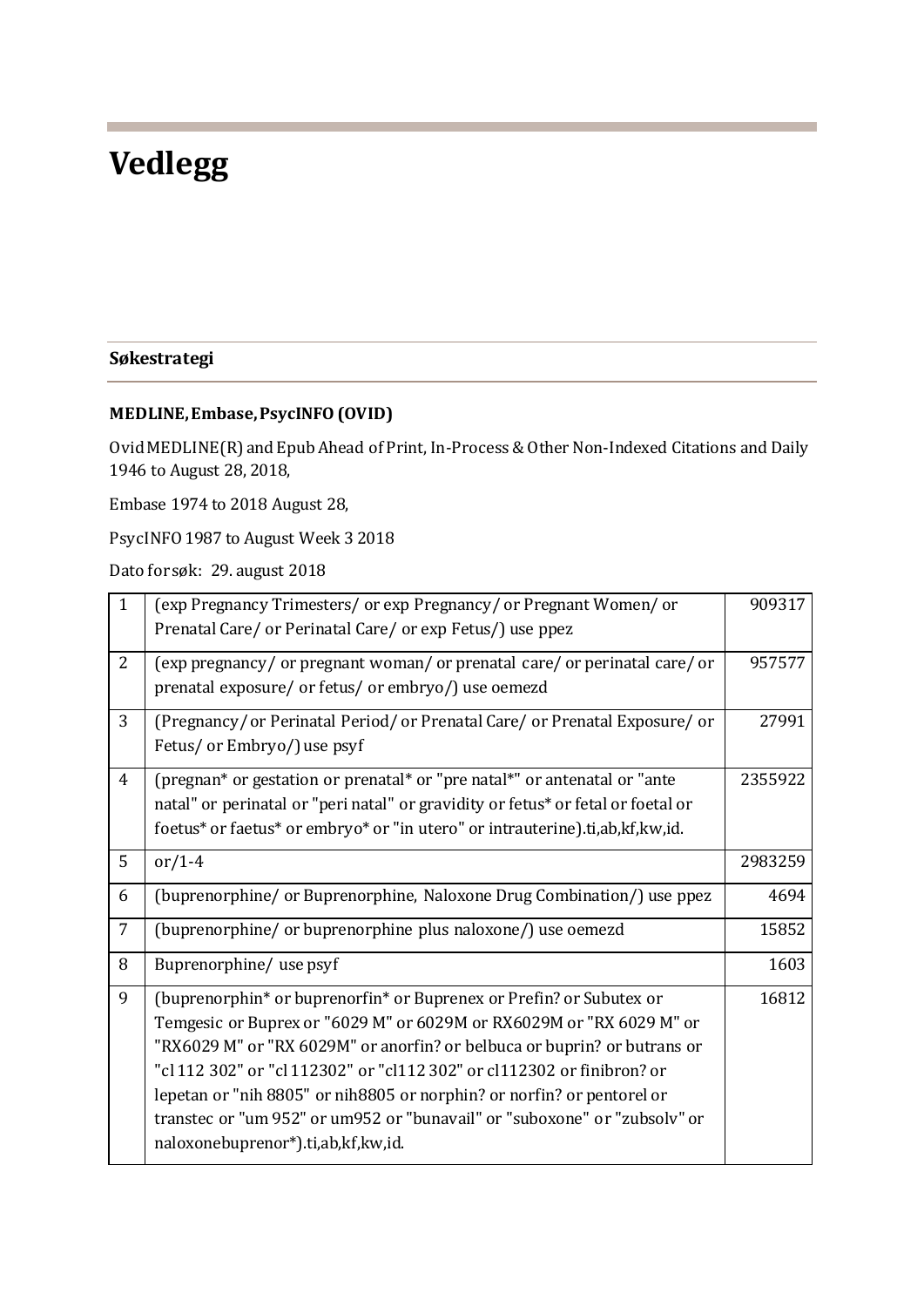| 10 | $or/6-9$                                                                                                                                                                                                                                                                                                                                                                                                                                                                                                                                                                                                                                                                                                                                            | 25498 |
|----|-----------------------------------------------------------------------------------------------------------------------------------------------------------------------------------------------------------------------------------------------------------------------------------------------------------------------------------------------------------------------------------------------------------------------------------------------------------------------------------------------------------------------------------------------------------------------------------------------------------------------------------------------------------------------------------------------------------------------------------------------------|-------|
| 11 | methadone/ use ppez                                                                                                                                                                                                                                                                                                                                                                                                                                                                                                                                                                                                                                                                                                                                 | 11646 |
| 12 | (methadone/ or methadone plus naloxone/ or methadone treatment/) use<br>oemezd                                                                                                                                                                                                                                                                                                                                                                                                                                                                                                                                                                                                                                                                      | 29507 |
| 13 | (Methadone/ or Methadone Maintenance/) use psyf                                                                                                                                                                                                                                                                                                                                                                                                                                                                                                                                                                                                                                                                                                     | 4090  |
| 14 | (methadon* or Biodon? or Dolophin? or Metadol or Symoron or Methadose<br>or Methex or Phenadon? or Physepton? or Phymetor or Phymetor Amidon?<br>or Methaddict or adanon or algidon? or algolysin? or algoxale or althose or<br>amidosan? or "an 148" or an148 or anadon or butalgin? or deamin? or<br>depridol? or diaminon? or dianon? or dolafin? or dolamid or doleson? or<br>dolmed or dorex or dorexol? or eptadon? or fenadon? or gobbidon? or<br>heptadon? or heptanon? or "hoe 10820" or hoe 10820 or ketalgin or mecodin<br>or mepecton? or mephenon? or metadon* or metasedin? or methaforte mix<br>or miadon? or moheptan or pallidon? or polamidon? or polamivet or<br>polamivit or sinalgin or westadon? or methenex).ti,ab,kf,kw,id. | 39357 |
| 15 | $or/11-14$                                                                                                                                                                                                                                                                                                                                                                                                                                                                                                                                                                                                                                                                                                                                          | 56619 |
| 16 | 5 and 10 and 15                                                                                                                                                                                                                                                                                                                                                                                                                                                                                                                                                                                                                                                                                                                                     | 1096  |
| 17 | remove duplicates from 16                                                                                                                                                                                                                                                                                                                                                                                                                                                                                                                                                                                                                                                                                                                           | 694   |

## **CINAHL (EBSCO)**

Dato for søk: 2. september 2018

| S <sub>1</sub> | (MH "Pregnancy+" OR MH "Pregnancy Trimesters+" OR MH "Expectant               |         |
|----------------|-------------------------------------------------------------------------------|---------|
|                | Mothers" OR MH "Prenatal Care" OR MH "Perinatal Care" OR MH "Fetus+" OR       |         |
|                | MH "Embryo") OR (pregnan* OR gestation OR prenatal* OR "pre natal*" OR        |         |
|                | antenatal OR "ante natal" OR perinatal OR "peri natal" OR gravidity OR fetus* |         |
|                | OR fetal OR foetal OR foetus* OR faetus* OR embryo* OR "in utero" OR          |         |
|                | intrauterine)                                                                 | 162,527 |
| S <sub>2</sub> | MH "Buprenorphine" OR (buprenorphin* OR buprenorfin* OR Buprenex OR           |         |
|                | Prefin# OR Subutex OR Temgesic OR Buprex OR "6029 M" OR 6029M OR              |         |
|                | RX6029M OR "RX 6029 M" OR "RX6029 M" OR "RX 6029M" OR anorfin# OR             |         |
|                | belbuca OR buprin# OR butrans OR "cl 112 302" OR "cl 112302" OR "cl 112       |         |
|                | 302" OR cl112302 OR finibron# OR lepetan OR "nih 8805" OR nih 8805 OR         |         |
|                | norphin# OR norfin# OR pentorel OR transtec OR "um 952" OR um 952 OR          |         |
|                | "bunavail" OR "suboxone" OR "zubsolv" OR naloxonebuprenor*)                   | 2,191   |
| S <sub>3</sub> | MH "Methadone" OR (methadon* OR Biodon# OR Dolophin# OR Metadol OR            |         |
|                | Symoron OR Methadose OR Methex OR Phenadon# OR Physepton# OR                  |         |
|                | Phymetor OR Phymet OR Amidon# OR Methaddict OR adanon OR algidon# OR          |         |
|                | algolysin# OR algoxale OR althose OR amidosan# OR "an 148" OR an 148 OR       | 6,132   |